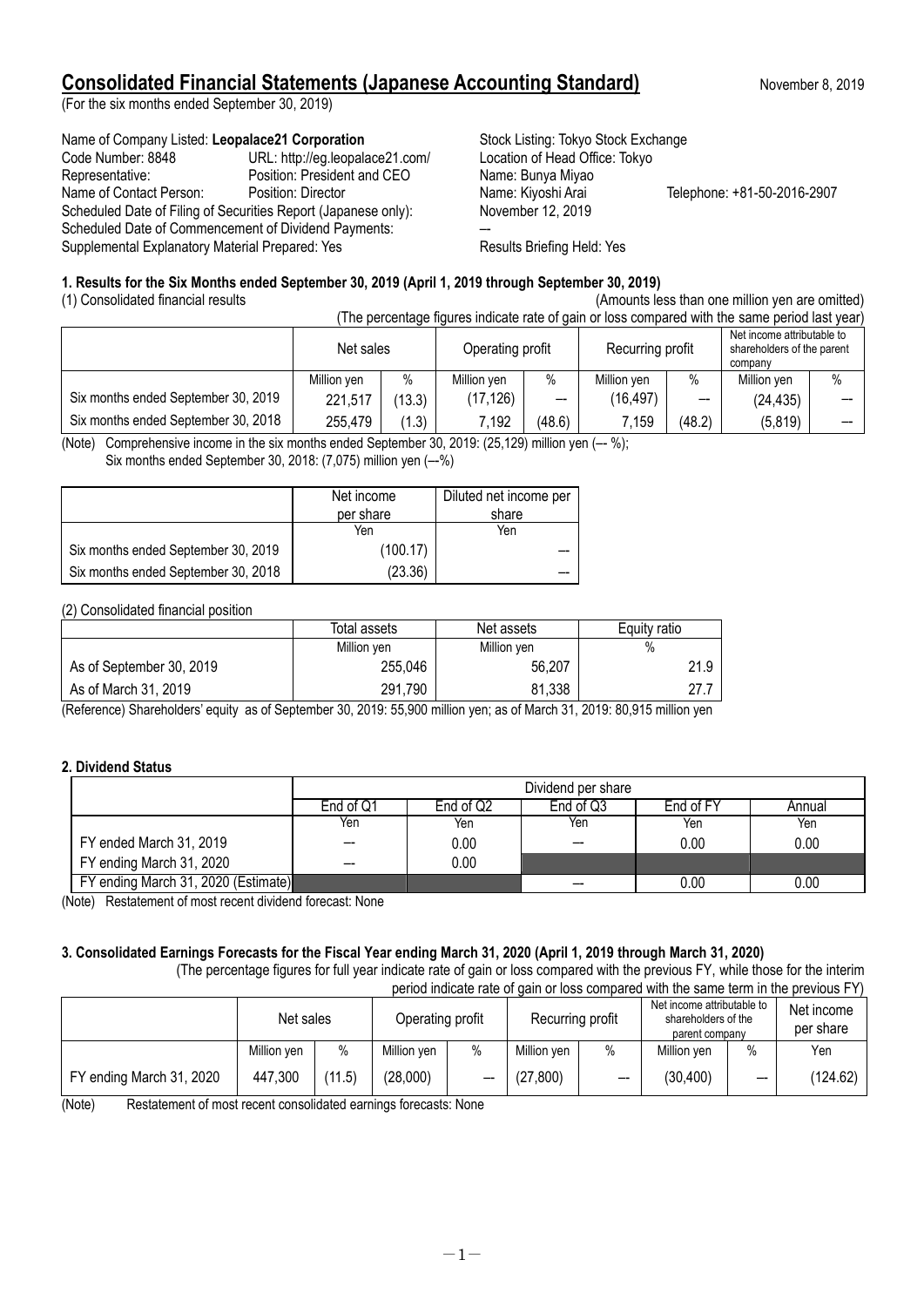### **4. Other**

- (1) Changes in major subsidiaries during the subject period (change in specific subsidiaries resulting in a change in the scope of consolidation): None
- (2) Use of accounting procedures specific to the preparation of quarterly financial statements: Yes (Note) Refer to p.12 "Application of accounting methods specific to the preparation of quarterly consolidated financial statements" for details.
- (3) Changes in accounting principles, procedures or reporting methods used in preparation of financial statements
	- (i) Changes in accounting policies accompanying revision of accounting standards, etc.: None
		- (ii) Changes in accounting policies other than (i) above: None
		- (iii) Changes in accounting estimates: None
		- (iv) Restatements: None
- (4) Total number of outstanding shares (common stock)
	- (i) Total number of outstanding shares at term end (including treasury stock)
		- As of September 30, 2019: 244,882,515 shares, As of March 31, 2019: 244,882,515 shares
	- (ii) Total treasury stock at term end As of September 30, 2019: 821,710 shares, As of March 31, 2019: 1,067,510 shares
	- (iii) Average number of outstanding shares during the period As of September 30, 2019: 243,935,746 shares, As of September 30, 2018: 249,117,715 shares
- \*Indication regarding the status of auditing:

These financial statements are not subject to auditing under the Financial Instruments and Exchange Act.

\*Explanation on the proper use of the business forecasts, and other special notices:

(Note on the business forecasts and other forward-looking statements)

The business forecasts and other forward-looking statements contained in this report are based on information currently available to Leopalace21 (hereinafter the "Company") and on certain assumptions that the Company has judged to be reasonable. Readers should be aware that a variety of factors might cause actual results to differ significantly from these forecasts.

For assumptions of business forecasts and notes on the proper use of these forecasts, please refer to p. 6 "1. Business Results (3) Explanation of consolidated earnings forecasts and other future predictions."

(Method for the acquisition of supplemental explanatory material)

Supplemental Explanatory Material on quarterly financial statements is scheduled to be posted on the Company's web site on November 8, 2019.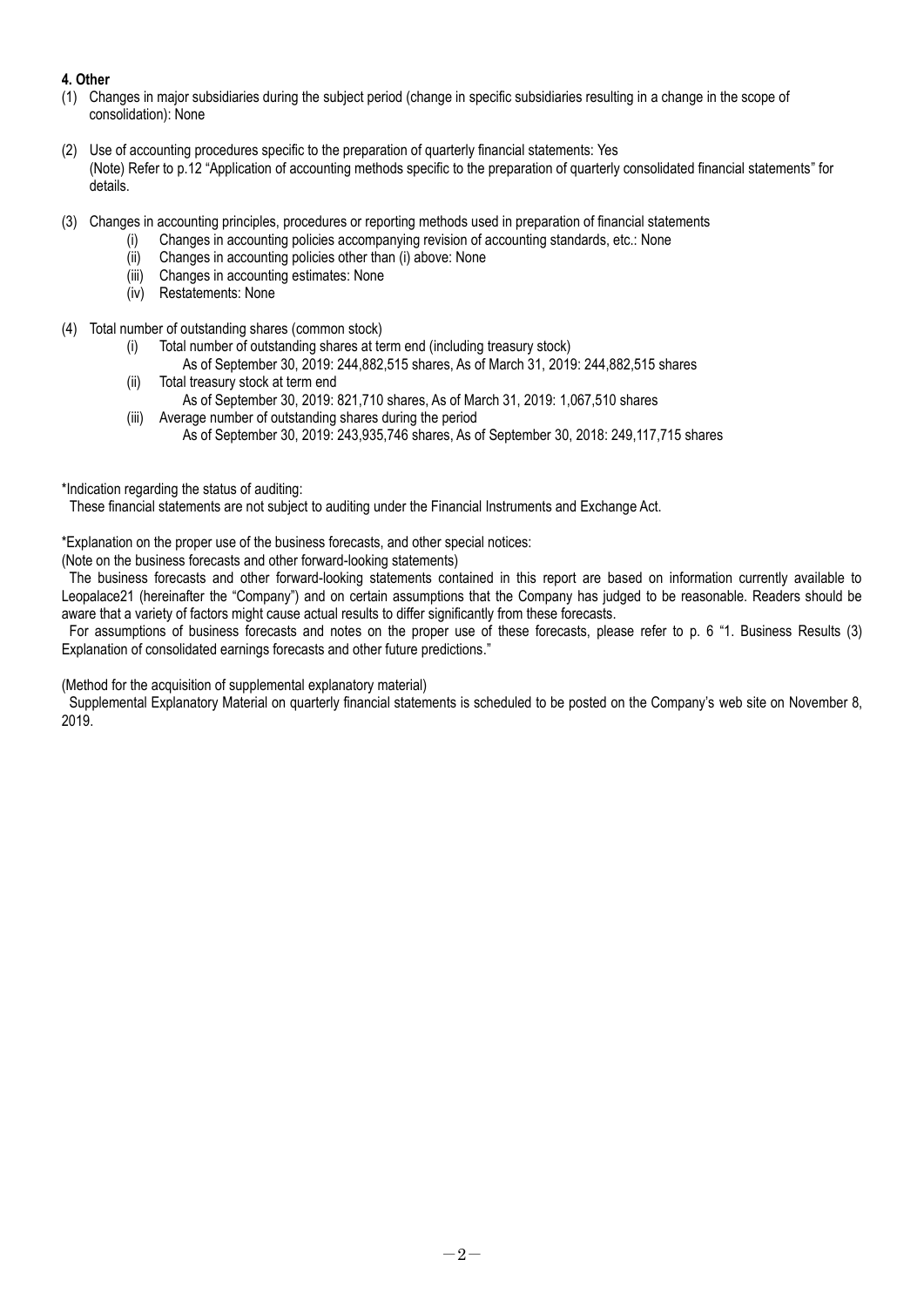# **Table of Contents**

| (4) Notes Regarding Consolidated Financial Statements |  |
|-------------------------------------------------------|--|
|                                                       |  |
|                                                       |  |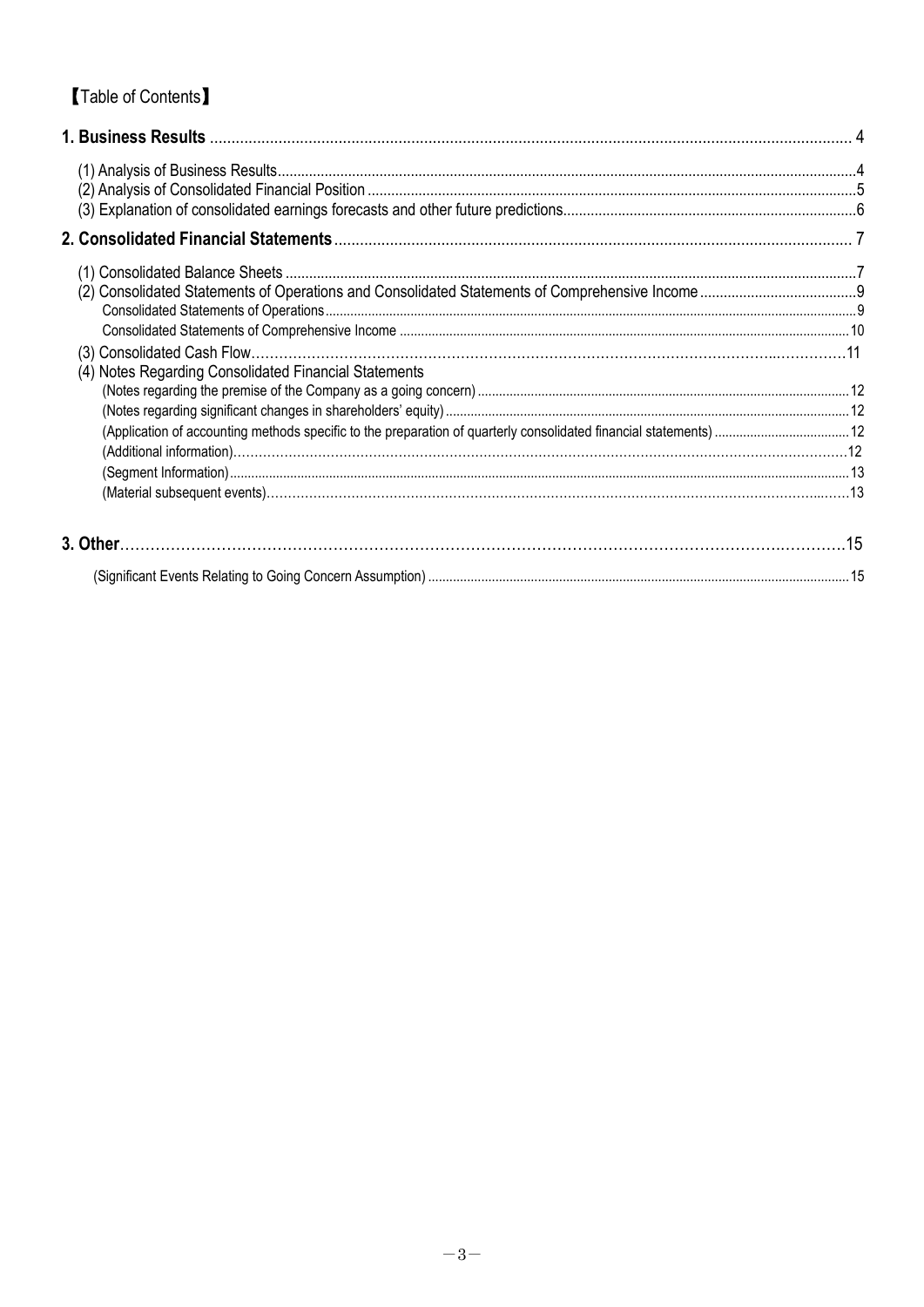#### <span id="page-3-0"></span>**1. Business Results**

Before explanations concerning business results, we sincerely apologize to the parties concerned, including the owners and tenants of properties constructed by the Company as well as all our stakeholders, for the distress and trouble we have caused due to construction defects confirmed in certain properties constructed by the Company. Construction defects include parting walls defects, discrepancies of insulation materials in parting walls, exterior wall structures not meeting qualifications certified by the Minister of Land, Infrastructure, Transport and Tourism (hereinafter the "Minister"), defects in the ceilings, and the noncompliant parting walls in fire-proof structure with the specifications certified by the Minister (the defects mentioned above collectively hereinafter the "defects related to parting walls and other things" ).

The Company takes seriously a problem of the defects related to parting walls and other things which should not have been caused by a construction company dealing in apartment buildings. We will continue to conduct investigations and repair works of apartments in unison and make every effort to prevent recurrence of such a problem.

### <span id="page-3-1"></span>**(1) Analysis of Business Results**

|                                     |           |                  |                  | (Million yen)                                                          |
|-------------------------------------|-----------|------------------|------------------|------------------------------------------------------------------------|
|                                     | Net sales | Operating profit | Recurring profit | Net income<br>attributable to<br>shareholders of the<br>parent company |
| Six months ended September 30, 2019 | 221,517   | (17, 126)        | (16, 497)        | (24, 435)                                                              |
| Six months ended September 30, 2018 | 255,479   | 7,192            | 7,159            | (5,819)                                                                |
| <b>Difference</b>                   | (33,961)  | (24, 319)        | (23, 657)        | (18, 615)                                                              |

During the subject quarter, the domestic economy showed gradual progression supported by improvements in corporate earnings, employment, and personal income.

New housing starts of leased units decreased in the past 13 months in a row, a reduction of 15.7% year-on-year, due to the financial institutions' more cautious loan approval policy in place. While the number of vacant houses continues to increase and recovery in nationwide demand seems not realistic, it is essential for the Company to achieve stable occupancy rates by implementing the differentiation measures such as constructing apartments in the areas with continuing high demand, and providing further value-added services based on the Company's strengths.

Under these conditions, the Leopalace21 Group (hereinafter the "Group") deals with creating corporate and new social value with the basic policy of "Supporting continuous growth of core businesses in ways that further increase corporate value while constructing a base for growth areas" to realize the Medium-term Management Plan "Creative Evolution 2020".

As a result, consolidated net sales for the subject six months came to 221,517 million yen (down 13.3% year-on-year), operating loss was 17,126 million yen (operating profit was 7,192 million yen in the same period of the previous year), and ordinary loss was 16,497 million yen. Ordinary profit was 7,159 million yen in the same period of the previous year.

An extraordinary loss of 10,081 million yen recorded for losses related to repair works for parting wall construction deficiencies and others, resulted in net loss attributable to shareholders of the parent company of 24,435 million yen (Increased loss of 18,615 million yen in the same period of the previous year).

(Actual figures by segment)

|                                 |                                           |                                           |            |                       |                                                            | iviiiiion yen).   |  |  |
|---------------------------------|-------------------------------------------|-------------------------------------------|------------|-----------------------|------------------------------------------------------------|-------------------|--|--|
|                                 |                                           | Net sales                                 |            |                       | Operating profit                                           |                   |  |  |
|                                 | Six months ended<br>September 30,<br>2018 | Six months ended<br>September 30,<br>2019 | Difference | September 30,<br>2018 | Six months ended Six months ended<br>September 30,<br>2019 | <b>Difference</b> |  |  |
| Leasing Business                | 219,025                                   | 197,267                                   | (21, 757)  | 12,180                | (11, 141)                                                  | (23, 321)         |  |  |
| <b>Development Business</b>     | 26,748                                    | 13,599                                    | (13, 148)  | (1,301)               | (3, 473)                                                   | (2, 171)          |  |  |
| <b>Elderly Care Business</b>    | 6,869                                     | 7,301                                     | 431        | (504)                 | (246)                                                      | 257               |  |  |
| Hotels. Resort & Other Business | 2,835                                     | 3,348                                     | 512        | (840)                 | (131)                                                      | 708               |  |  |
| Adjustments                     |                                           |                                           |            | (2,340)               | (2, 132)                                                   | 207               |  |  |
| Total                           | 255,479                                   | 221,517                                   | (33, 961)  | 7,192                 | (17, 126)                                                  | (24, 319)         |  |  |

 $-4-$ 

 $($ Million yen)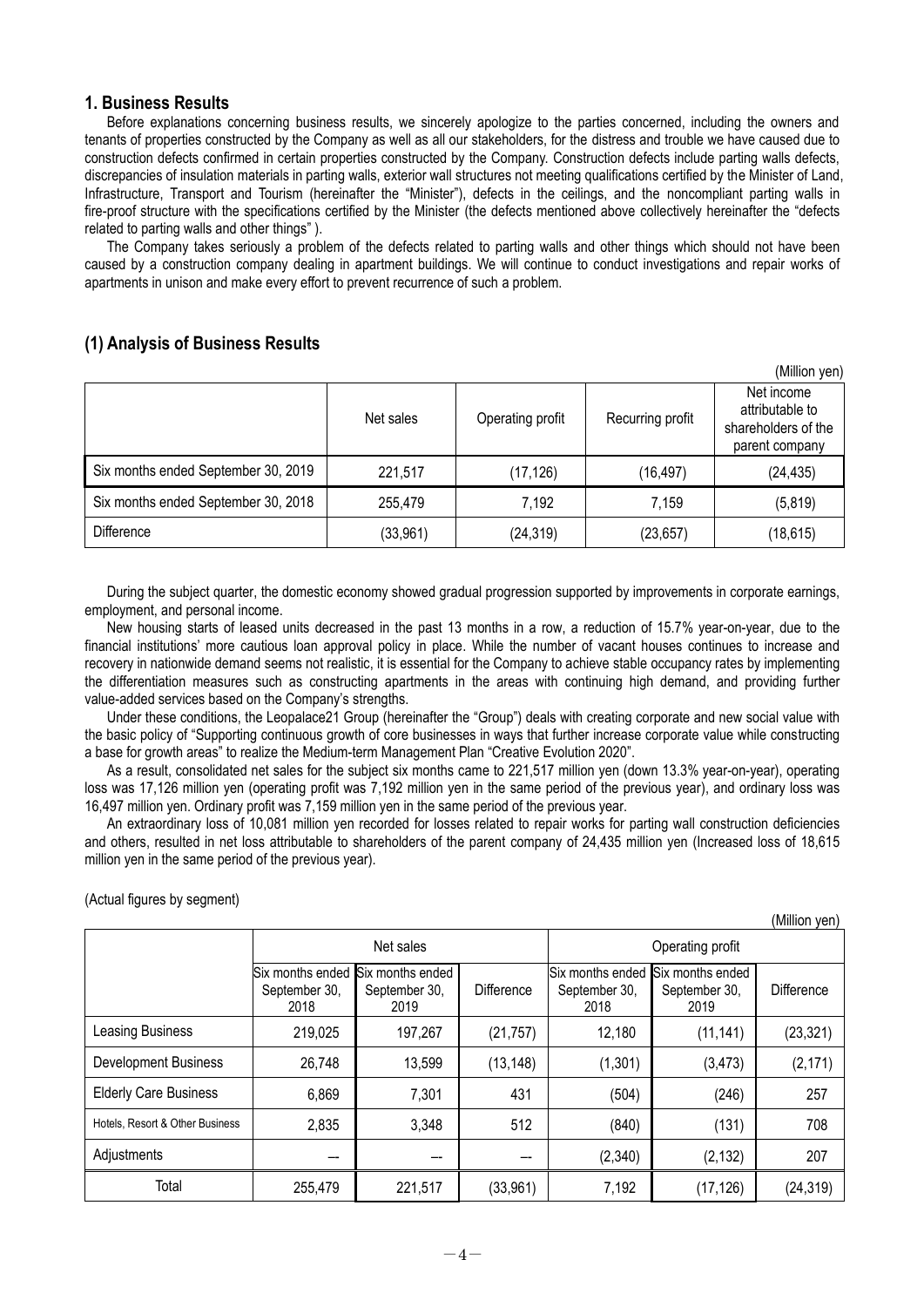#### (i) Leasing Business

In the Leasing Business, the Company provides added-value services such as "my DIY" which allows the tenants to customize a selected single wall of the room without paying dilapidation cost at the time of moving out, promotion of smart apartments which enable remote control of electrical appliances and lock and unlock the door, introduction of the industry's first electronic processing system of rent agreements, and security system installations in alliance with leading security companies. Also, in order to achieve stable occupancy rates, the Company is strengthening sales to the corporate customers for the apartment use by their employees and increasing support for the foreign national tenants. In the ASEAN region, the Company develops and manages serviced apartments and offices.

The occupancy rate at the end of the subject quarter was 80.07% (down 8.33 points from the end of the same period of the previous year) and the average occupancy rate for the period was 81.11% (down 9.88 points year-on-year). This was caused by the delay in repair works and in new tenants' recruitment vis-à-vis higher priority on all-building investigations. The number of units under management at the end of the subject second quarter was 575,000 (increasing 0 from the end of the previous fiscal year).

As a result, net sales amounted to 197,267 million yen (down 9.9% year-on-year), and operating loss was 11,141 million yen (decrease of operating profits by 12,180 million yen year-on-year).

#### (ii) Development Business

In the Development Business, the Company has been trying to improve profitability with the measures such as supplying apartments in the three metropolitan areas where solid leasing demand is anticipated by an increasing population, providing high quality and forefront strategic products, expanding construction variation offerings to make effective use of the land, and reviewing suppliers and product pricing policy.

While Life Living Co., Ltd., a subsidiary, operates the development business of condominiums and apartments; Morizou Co., Ltd., another subsidiary, provides luxury custom-built homes made of Kiso-hinoki, Japanese cypress.

As a result of the Company's cease of bookings from new customers because of the defects problem related to parting walls and other things amid the intensified competition in the metropolitan areas and the changes in the environment of apartment loans, orders received during the subject quarter amounted to 5,095 million yen (down 85.1% year-on-year) and outstanding orders received stood at 39,260 million yen (down 40.4% from the end of the same period of the previous year).

As a result, net sales came to 13,599 million yen (down 49.2% year-on-year) and operating loss was 3,473 million yen (increase of loss by 2,171 million yen compared to the same period of the previous year).

#### (iii) Elderly Care Business

As a strategic growth business, the profitability of the Elderly Care Business improved due to increase in the occupancy rate of existing facilities, and is steadily transitioning to becoming black in the final year of the medium-term management plan.

Net sales were 7,301 million yen (up 6.3% year-on-year), and operating loss was 246 million yen (improvement of 257 million yen year-on-year).

#### (iv) Hotels, Resort & Other Business

Net sales of the resort facilities in Guam, hotels in Japan, travel business, and other businesses including the finance business were 3,348 million yen (up 18.1% year-on-year) and operating loss was 131 million yen (improvement of 708 million yen year-on-year).

#### <span id="page-4-0"></span>**(2) Analysis of Consolidated Financial Position**

(Assets, Liabilities and Net Assets)

|                          |           |             | (IVIIIIIUIT VEIT) |
|--------------------------|-----------|-------------|-------------------|
|                          | Assets    | Liabilities | Net assets        |
| As of September 30, 2019 | 255,046   | 198,838     | 56.207            |
| As of March 31, 2019     | 291,790   | 210,452     | 81,338            |
| Difference               | (36, 744) | (11, 613)   | (25, 130)         |

 $(M)$ illion yen)

Total assets at the end of the subject quarter was 255,046 million yen, decreased by 36,744 million yen from the end of the previous fiscal year. This was mainly attributable to a decrease of 15,683 million yen in cash and cash equivalents, 3,045 million yen in construction in progress, 2,303 million yen in leased assets (net), 6,247 million yen in buildings and structures as a result of selling some properties including the Company's own residential houses for rental use and offices, 5,688 million yen in land, despite an increase of 1,076 million yen in deferred tax assets, 2,248 million yen in real estate for sale and real estate for sale in progress in line with strengthening development business.

Total liabilities decreased by 11,613 million yen from the end of the previous fiscal year to 198,838 million yen. This was mainly attributable to an increase of 7,072 million yen in reserve for apartment vacancy loss, despite decreases of 6,066 million yen in interest-bearing debt, 3,982 million yen in accounts payable - other, 4,607 million yen in short and long-term advances received, and 3,306 million yen in accounts payable for completed projects.

Net assets decreased by 25,130million yen from the end of the previous fiscal year to 56,207 million yen. This was mainly due to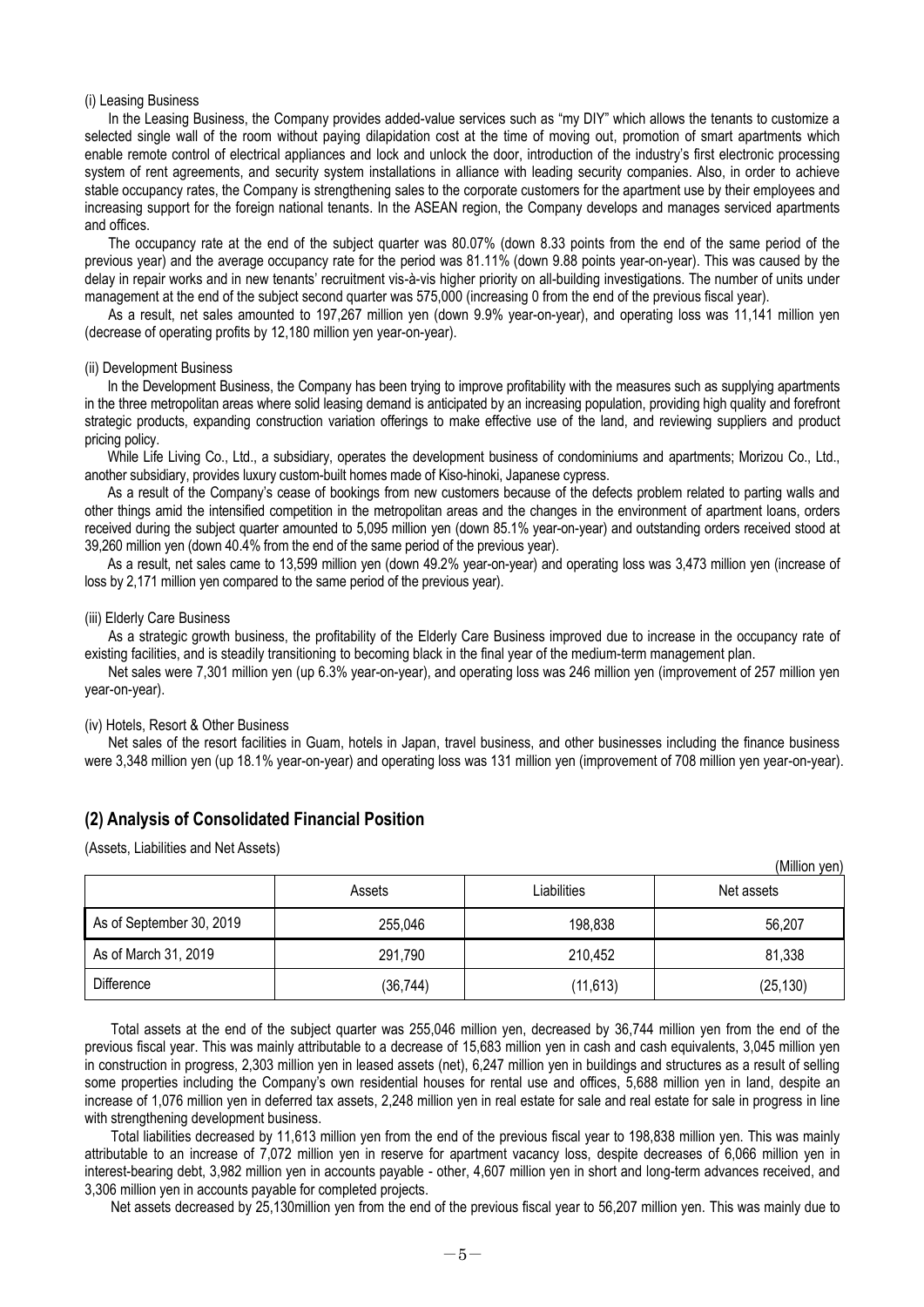the recording of 24,435 million yen as a net loss attributable to shareholders of the parent company. The ratio of shareholders' equity to assets dropped by 5.8 points from the end of the previous fiscal year to 21.9%.

 $(0, 0, 0)$ 

(Cash Flow)

|                                            | Six months ended<br>September 30, 2018 | Six months ended<br>September 30, 2019 | (Million yen)<br><b>Difference</b> |
|--------------------------------------------|----------------------------------------|----------------------------------------|------------------------------------|
| Cash flow from operating activities        | (1, 187)                               | (25, 306)                              | (24, 119)                          |
| Cash flow from investing activities        | (6,700)                                | 15.475                                 | 22,175                             |
| Cash flow from financing activities        | (10, 380)                              | (6, 181)                               | 4,199                              |
| Cash and cash equivalents at end of period | 79,745                                 | 67,011                                 | (12, 733)                          |

Cash flow from operating activities was a net outflow of 25,306 million yen (an increase of 24,119 million yen in net outflow from the same period of the previous fiscal year). This was mainly due to increases of 6,286 million yen in depreciation, 7,072 million yen in reserve for apartment vacancy loss and 2,267 million yen in reserve for loss related to repair works whereas decreases of 24,706 million yen in loss before taxes and other adjustments, 6,916 million yen in accounts payable, 4,605 million yen in advances received.

Cash flow from investing activities was a net inflow of 15,475 million yen (compared to a net outflow of 6,700 million yen in the same period of the previous fiscal year). This was mainly due to proceeds from sale of property, plant and equipment of 15,876 million yen.

Cash flow from financing activities was a net outflow of 6,181 million yen (a decrease of 4,199 million yen in net outflow from the same period of the previous fiscal year). This was mainly due to repayment of interest-bearing debt of 6,182 million yen.

As a result, cash and cash equivalents at the end of the subject quarter stood at 67,011 million yen, a decrease of 12,733 million yen from the end of the same period of the previous fiscal year.

### <span id="page-5-0"></span>**(3) Explanation of consolidated earnings forecasts and other future predictions**

<span id="page-5-1"></span>Concerning consolidated earnings forecasts, there has been no change from those announced on November 8, 2019, titled "Notice Concerning Corrected Revision of Earnings". Earnings forecasts are judged by the Company based on information currently available to the Company as of the publication of this statement, and actual results may differ from these forecasts due to a variety of factors.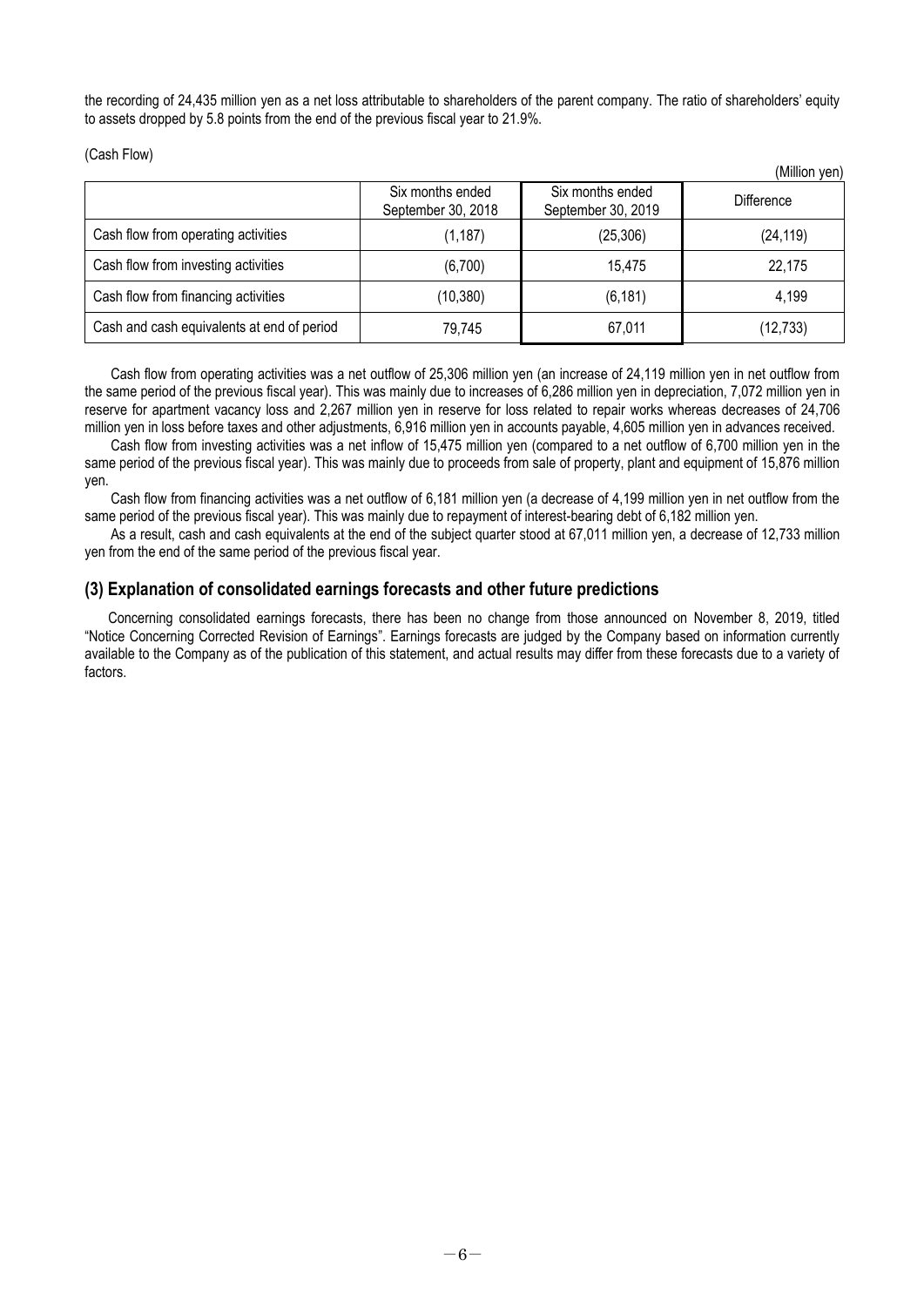## **2. Consolidated Financial Statements**

# <span id="page-6-0"></span>**(1) Consolidated Balance Sheets**

| (Million_yen)                              |                    |                |  |
|--------------------------------------------|--------------------|----------------|--|
|                                            | September 30, 2019 | March 31, 2019 |  |
| <assets></assets>                          |                    |                |  |
| <b>Current assets</b>                      |                    |                |  |
| Cash and cash equivalents                  | 68,852             | 84,536         |  |
| Trade receivables                          | 6,661              | 6,908          |  |
| Accounts receivable for completed projects | 660                | 1,709          |  |
| Operating loans                            | 179                | 256            |  |
| Real estate for sale                       | 2,588              | 1,027          |  |
| Real estate for sale in progress           | 6,241              | 5,554          |  |
| Payment for construction in progress       | 500                | 680            |  |
| Prepaid expenses                           | 3,316              | 2,952          |  |
| Others                                     | 5,534              | 7,274          |  |
| Allowance for doubtful accounts            | (138)              | (142)          |  |
| <b>Total current assets</b>                | 94,397             | 110,757        |  |
| <b>Non-current assets</b>                  |                    |                |  |
| Property, plant, and equipment             |                    |                |  |
| Buildings and structures (net)             | 34,294             | 40,542         |  |
| Machinery, equipment, and vehicles (net)   | 10,656             | 11,185         |  |
| Land                                       | 43,533             | 49,221         |  |
| Leased assets (net)                        | 9,429              | 11,732         |  |
| Construction in progress                   | 425                | 3,470          |  |
| Others (net)                               | 7,448              | 7,062          |  |
| Total property, plant, and equipment       | 105,787            | 123,215        |  |
| Intangible fixed assets                    |                    |                |  |
| Goodwill                                   | 1,103              | 2,324          |  |
| Others                                     | 6,296              | 7,250          |  |
| <b>Total intangible fixed assets</b>       | 7,400              | 9,575          |  |
| Investments and other assets               |                    |                |  |
| Investment securities                      | 14,766             | 16,903         |  |
| Bad debts                                  | 1,108              | 501            |  |
| Long-term prepaid expenses                 | 2,730              | 3,252          |  |
| Deferred tax assets                        | 24,726             | 23,650         |  |
| Others                                     | 4,864              | 4,548          |  |
| Allowance for doubtful accounts            | (1,008)            | (941)          |  |
| Total investments and other assets         | 47,188             | 47,914         |  |
| <b>Total non-current assets</b>            | 160,376            | 180,705        |  |
| <b>Deferred assets</b>                     | 271                | 327            |  |
| <b>Total assets</b>                        | 255,046            | 291,790        |  |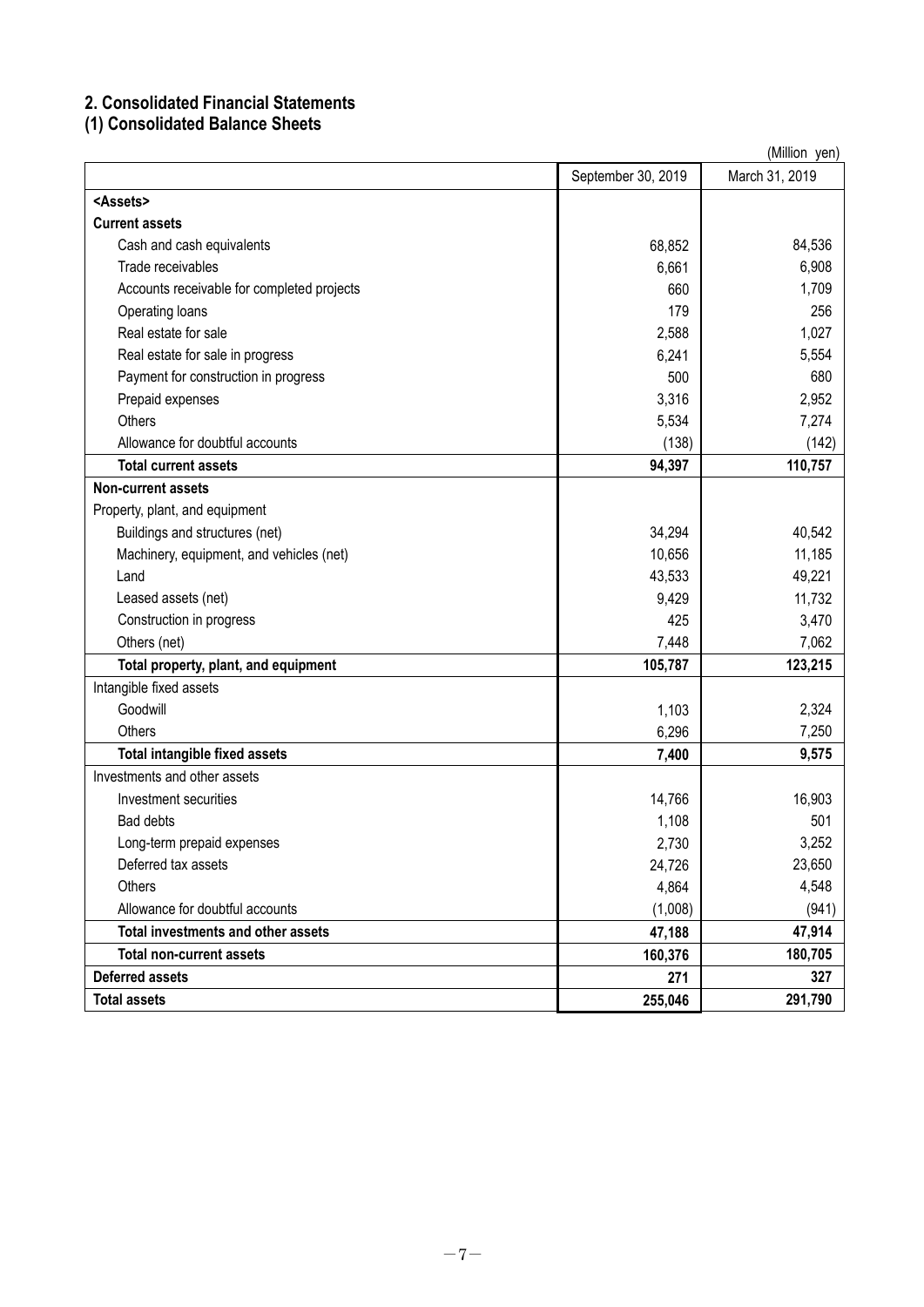| (Million yen)                                          |                    |                |  |
|--------------------------------------------------------|--------------------|----------------|--|
|                                                        | September 30, 2019 | March 31, 2019 |  |
| <liabilities></liabilities>                            |                    |                |  |
| <b>Current liabilities</b>                             |                    |                |  |
| Electronically recorded obligations -operating         | 254                | 897            |  |
| Accounts payable                                       | 3,284              | 4,037          |  |
| Accounts payable for completed projects                | 1,408              | 4,715          |  |
| Short-term borrowings                                  | 3,638              | 3,838          |  |
| Bonds due within one year                              | 3,516              | 3,966          |  |
| Lease obligations                                      | 4,812              | 5,320          |  |
| Accounts payable -other                                | 10,940             | 14,922         |  |
| Accrued income taxes                                   | 755                | 798            |  |
| Advances received                                      | 31,276             | 34,635         |  |
| Customer advances for projects in progress             | 2,984              | 3,651          |  |
| Provision for bonuses                                  | 43                 |                |  |
| Reserve for warranty obligations on completed projects | 279                | 347            |  |
| Reserve for fulfillment of guarantees                  | 1,079              | 1,138          |  |
| Reserve for loss related to repair works               | 17,181             | 50,707         |  |
| Reserve for apartment vacancy loss                     | 15,898             | 8,826          |  |
| Others                                                 | 3,364              | 3,963          |  |
| <b>Total current liabilities</b>                       | 100,718            | 141,765        |  |
| <b>Non-current liabilities</b>                         |                    |                |  |
| <b>Bonds</b>                                           | 6,570              | 8,103          |  |
| Long-term debt                                         | 16,966             | 18,318         |  |
| Lease obligations                                      | 6,477              | 8,501          |  |
| Long-term advances received                            | 10,620             | 11,869         |  |
| Lease/guarantee deposits received                      | 6,373              | 6,599          |  |
| Provision for Directors' bonuses                       | 5                  | 5              |  |
| Reserve for Loss related to repair works               | 35,793             |                |  |
| Reserve for apartment vacancy loss                     | 3,902              | 3,902          |  |
| Liability for retirement benefit                       | 8,341              | 8,213          |  |
| Others                                                 | 3,070              | 3,172          |  |
| <b>Total non-current liabilities</b>                   | 98,120             | 68,687         |  |
| <b>Total liabilities</b>                               | 198,838            | 210,452        |  |
| <net assets=""></net>                                  |                    |                |  |
| Shareholders' equity                                   |                    |                |  |
| Common stock                                           | 75,282             | 75,282         |  |
| Capital surplus                                        | 45,148             | 45,148         |  |
| Retained earnings                                      | (63, 109)          | (38, 635)      |  |
| Treasury stock                                         | (504)              | (655)          |  |
| Total shareholders' equity                             | 56,817             | 81,140         |  |
| Accumulated other comprehensive income                 |                    |                |  |
| Net unrealized gains on "other securities"             | 244                | 280            |  |
| Foreign currency translation adjustments               | (894)              | (176)          |  |
| Remeasurements of defined benefit plans                | (267)              | (327)          |  |
| Total accumulated other comprehensive income           | (917)              | (224)          |  |
| Share subscription rights                              | 290                | 404            |  |
| <b>Non-controlling interests</b>                       | 16                 | 17             |  |
| <b>Total net assets</b>                                | 56,207             | 81,338         |  |
| <b>Total liabilities and net assets</b>                | 255,046            | 291,790        |  |
|                                                        |                    |                |  |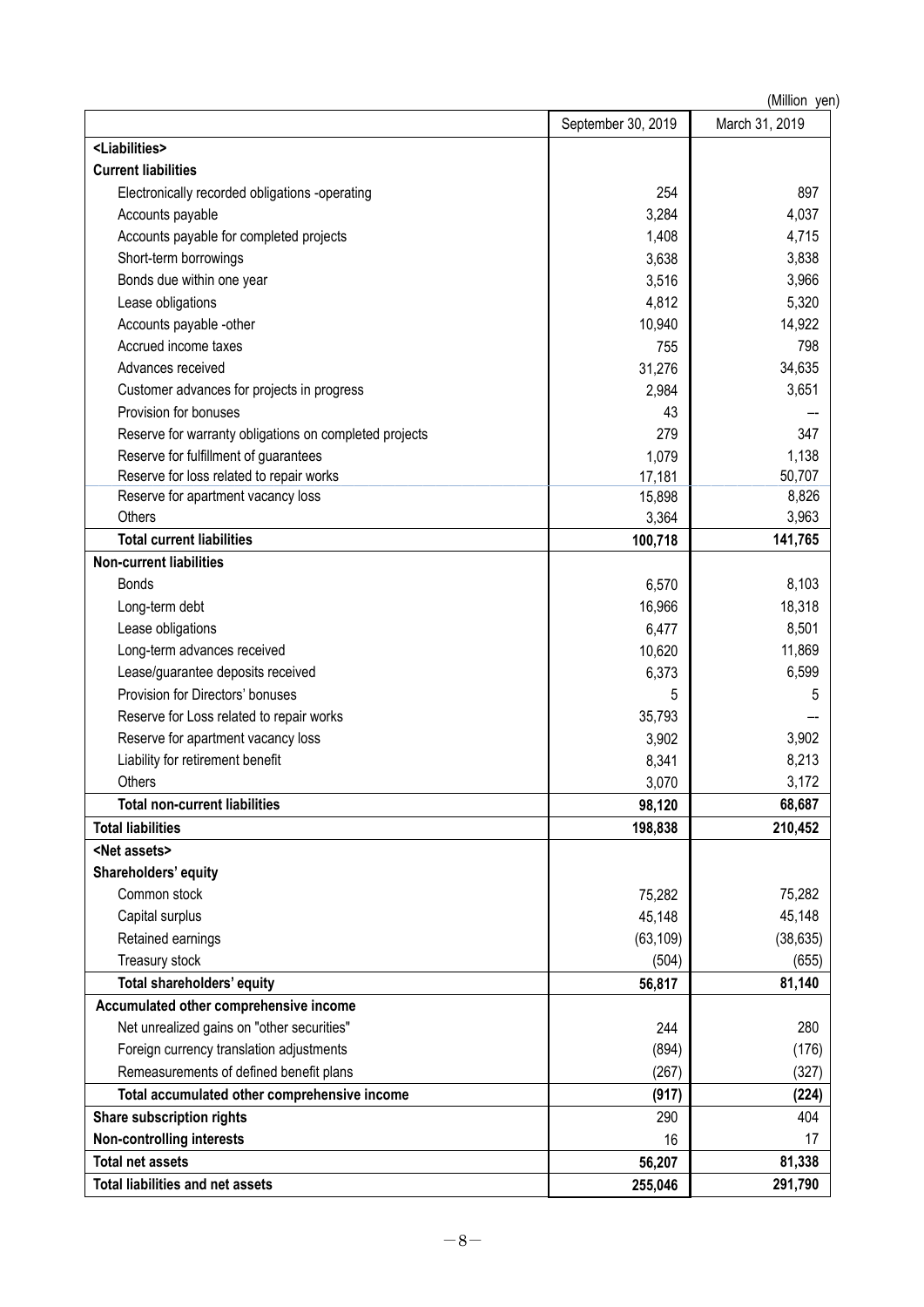# <span id="page-8-0"></span>**(2) Consolidated Statements of Operations and Consolidated Statements of Comprehensive Income**

# <span id="page-8-1"></span>**Consolidated Statements of Operations**

|                                                                      |                                        | (Million yen)                          |
|----------------------------------------------------------------------|----------------------------------------|----------------------------------------|
|                                                                      | Six months ended<br>September 30, 2019 | Six months ended<br>September 30, 2018 |
|                                                                      | (Apr. 2019-Sep. 2019)                  | (Apr. 2018-Sep. 2018)                  |
| <b>Net sales</b>                                                     | 221,517                                | 255,479                                |
| <b>Cost of sales</b>                                                 | 208,058                                | 210,891                                |
| <b>Gross profit</b>                                                  | 13,458                                 | 44,588                                 |
| Selling, general and administrative expense                          | 30,585                                 | 37,395                                 |
| <b>Operating profit or Loss</b>                                      | (17, 126)                              | 7,192                                  |
| Non-operating income                                                 |                                        |                                        |
| Interest income                                                      | 40                                     | 46                                     |
| Dividend income                                                      | 79                                     | 76                                     |
| Anonymous partnership investment income                              | 977                                    |                                        |
| Valuation gains of investment securities                             | 136                                    | 108                                    |
| Foreign exchange gains                                               |                                        | 237                                    |
| Other                                                                | 125                                    | 89                                     |
| <b>Total non-operating income</b>                                    | 1,359                                  | 559                                    |
| Non-operating expenses                                               |                                        |                                        |
| Interest expenses                                                    | 328                                    | 385                                    |
| Foreign exchange losses                                              | 102                                    |                                        |
| Bond issuance fee                                                    | 88                                     | 98                                     |
| Other                                                                | 210                                    | 108                                    |
| <b>Total non-operating expenses</b>                                  | 730                                    | 592                                    |
| <b>Recurring profit or loss</b>                                      | (16, 497)                              | 7,159                                  |
| <b>Extraordinary income</b>                                          |                                        |                                        |
| Gain on sales of property, plant and equipment                       | 3,467                                  | 2                                      |
| Gain on sales of investment securities                               | 16                                     |                                        |
| Gain on reversal of share acquisition rights                         | 17                                     |                                        |
| Gain on cancellation of contracts                                    | 350                                    |                                        |
| <b>Total extraordinary income</b>                                    | 3,850                                  | 2                                      |
| <b>Extraordinary losses</b>                                          |                                        |                                        |
| Loss on sale of property, plant and equipment                        | 972                                    |                                        |
| Loss on retirement of property, plant and equipment                  | 22                                     | 67                                     |
| Impairment loss                                                      | 982                                    | 7,560                                  |
| Provision of reserve for loss related to repair works                | 8,682                                  | 6,724                                  |
| Loss related to repair works                                         | 1,399                                  | 421                                    |
| <b>Total extraordinary losses</b>                                    | 12,059                                 | 14,773                                 |
| Income (loss) before taxes and other adjustments                     | (24, 706)                              | (7,611)                                |
| <b>Income taxes</b>                                                  | (270)                                  | (1,761)                                |
| Net income (loss)                                                    | (24, 435)                              | (5,849)                                |
| Net income (loss) attributable to non-controlling interests          | (0)                                    | (30)                                   |
| Net income (loss) attributable to shareholders of the parent company | (24, 435)                              | (5, 819)                               |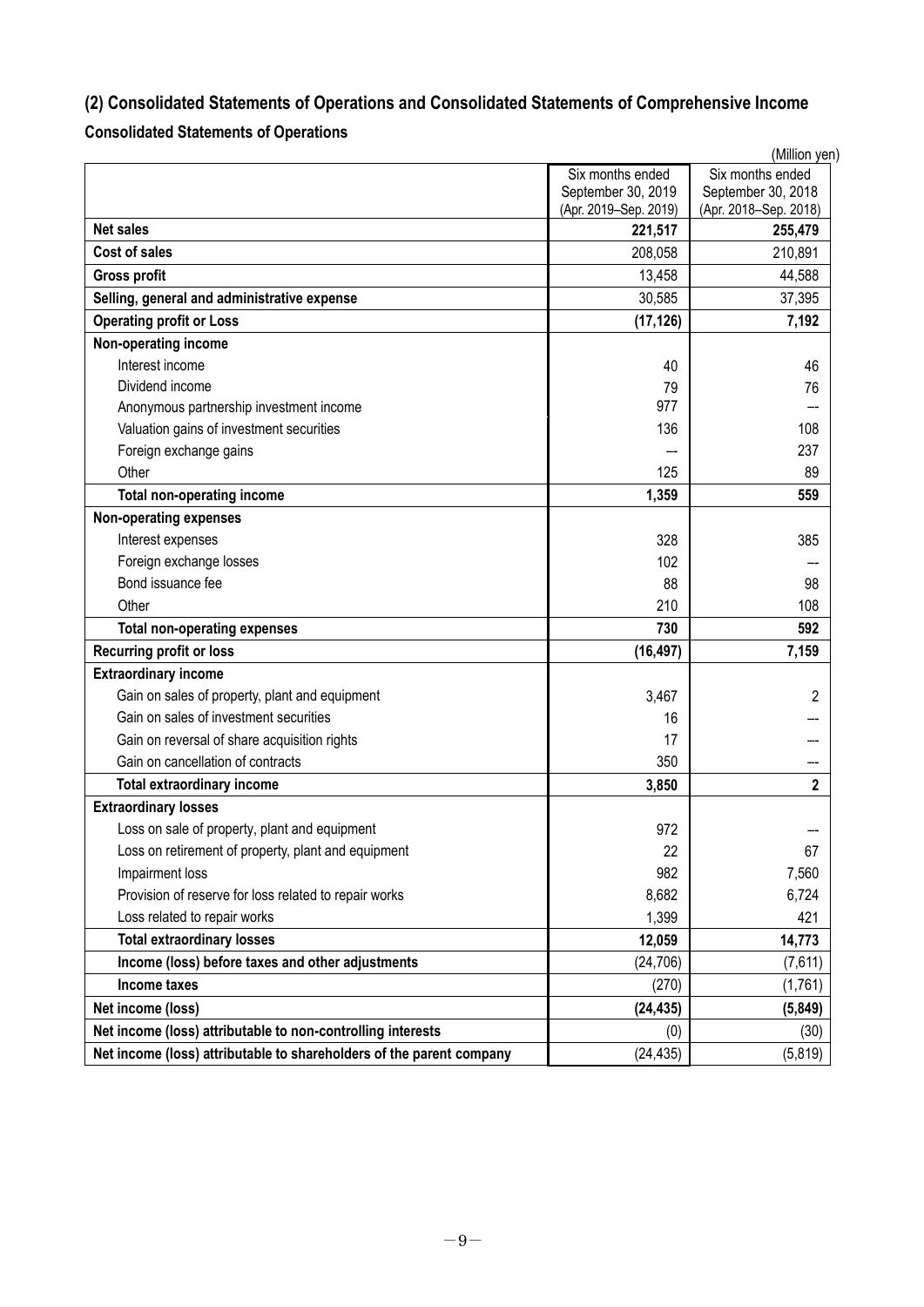### <span id="page-9-0"></span>**Consolidated Statements of Comprehensive Income**

(Million yen) Three months ended September 30, 2019 (Apr. 2019–Sep. 2019) Three months ended September 30, 2018 (Apr. 2018–Sep. 2018) **Net income (loss) (24,435) (5,849)** Other comprehensive income Net unrealized gains on "other securities" (36) (36) (19) Foreign currency translation adjustments (1.282) Remeasurements of defined benefit plans 60 82 Share of other comprehensive income of entities using equity method (4) (4) (4) (4) (4) **Total other comprehensive income** (693) (1,225) **Comprehensive income** (7,075) (Breakdown) Comprehensive income attributable to shareholders of the parent company (25,128) (25,128) (7,044) Comprehensive income attributable to non-controlling interests (0) (30)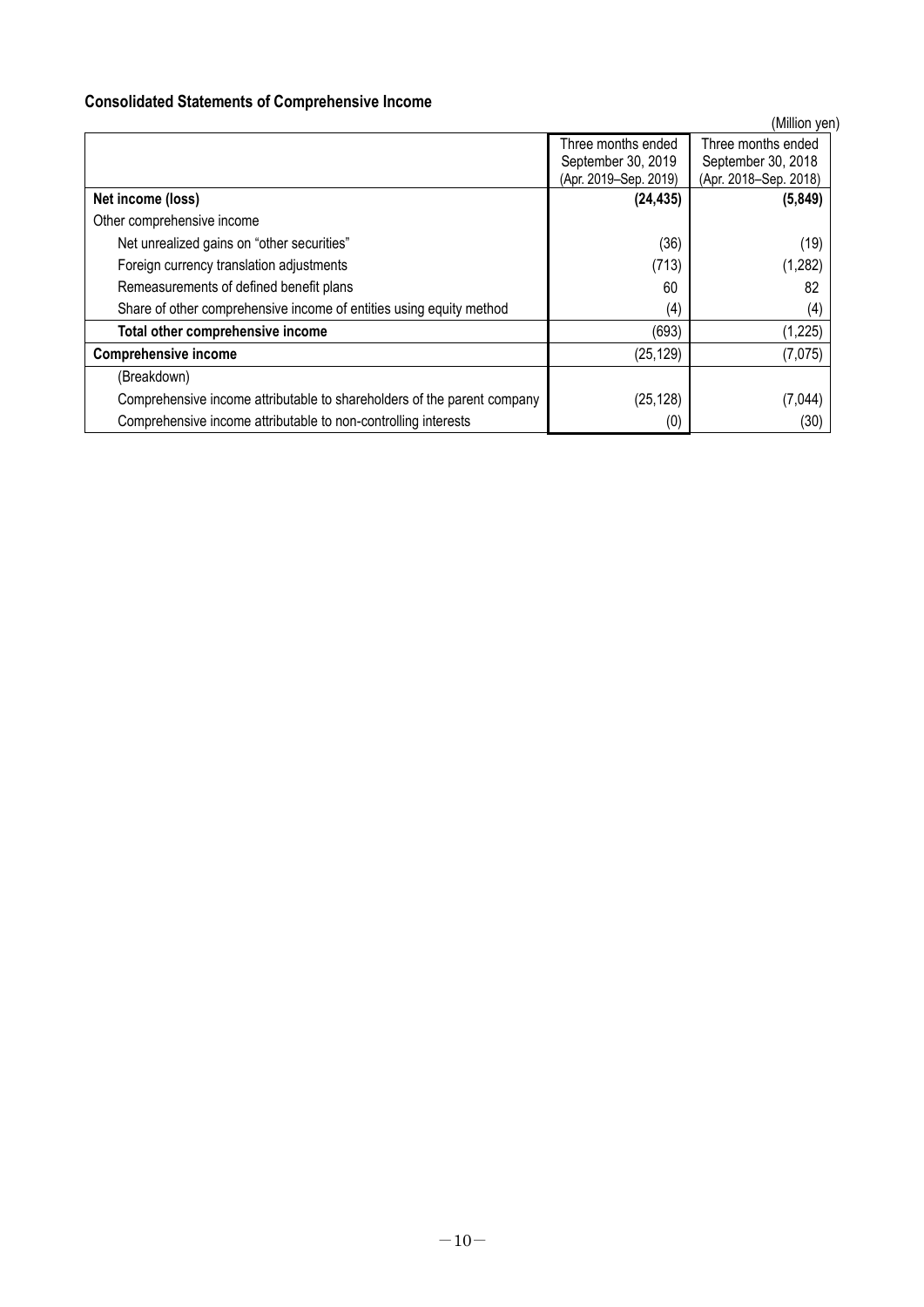# **(3) Consolidated Cash Flow**

| (Million ven) |  |
|---------------|--|
|---------------|--|

|                                                                         | Six months ended<br>September 30, 2019 | Six months ended<br>September 30, 2018 |
|-------------------------------------------------------------------------|----------------------------------------|----------------------------------------|
|                                                                         | (Apr 2019-Sep 2019)                    | (Apr 2018-Sep 2018)                    |
| Cash flows from operating activities                                    |                                        |                                        |
| Income before taxes and other adjustment                                | (24, 706)                              | (7,611)                                |
| Depreciation                                                            | 6,286                                  | 6,437                                  |
| Impairment loss                                                         | 982                                    | 7,560                                  |
| Loss related to repair works                                            | 1,399                                  | 421                                    |
| Amortization of goodwill                                                | 237                                    | 280                                    |
| Increase (decrease) in reserve for doubtful accounts                    | (80)                                   | (38)                                   |
| Increase (decrease) in reserve for apartment vacancy loss               | 7,072                                  |                                        |
| Increase (decrease) in reserve for loss related to repair works         | 2,267                                  | 6,724                                  |
| Interest and dividend income                                            | (120)                                  | (123)                                  |
| Interest expense                                                        | 328                                    | 385                                    |
| Foreign exchange loss (gain)                                            | 102                                    | (237)                                  |
| Equity in losses (earnings) of affiliated companies                     | 10                                     | (0)                                    |
| Loss (gain) on sale of property, plant and equipment                    | (2, 495)                               | (2)                                    |
| Loss (gain) on retirement of property, plant and equipment              | 22                                     | 67                                     |
| Loss (gain) on evaluation of investment securities                      | (136)                                  | (108)                                  |
| Loss (gain) on sale of investment securities                            | (16)                                   |                                        |
| Loss (gain) on investment in silent partnership                         | (977)                                  |                                        |
| Loss (gain) on subscribe to new shares                                  | (17)                                   |                                        |
| Loss (gain) on rescission of contracts                                  | (350)                                  |                                        |
| Decrease (increase) in accounts receivable                              | 1,521                                  | 2,073                                  |
| Decrease (increase) in real estate for sale                             | (1, 851)                               | (2, 175)                               |
| Decrease (increase) in payment for construction in progress             | 181                                    | (45)                                   |
| Decrease (increase) in long-term prepaid expenses                       | 427                                    | 244                                    |
| Increase (decrease) in accounts payable                                 | (6, 916)                               | (8, 435)                               |
| Increase (decrease) in customer advances for projects in progress       | (668)                                  | (177)                                  |
| Increase (decrease) in advances received                                | (4,605)                                | (6, 548)                               |
| Increase (decrease) in guarantee deposits received                      | (239)                                  | (165)                                  |
| Increase (decrease) in accrued consumption taxes                        | (265)                                  | (727)                                  |
| Other                                                                   | (434)                                  | 1,983                                  |
| Total                                                                   | (23, 040)                              | (219)                                  |
| Interest and dividends received                                         | 292                                    | 301                                    |
| Interest paid                                                           | (298)                                  | (351)                                  |
| Expenses related to repair works paid                                   | (1, 382)                               | (165)                                  |
| Income taxes paid                                                       | (878)                                  | (752)                                  |
| Net cash provided by (used in) operating activities                     | (25, 306)                              | (1, 187)                               |
| Cash flows from investing activities                                    |                                        |                                        |
| Payment for purchase of property, plant and equipment                   | (2, 131)                               | (5, 575)                               |
| Proceeds from sale of property, plant and equipment                     | 15,876                                 | 4                                      |
| Payment for purchase of intangible assets                               | (57)                                   | (619)                                  |
| Payment for purchase of investment securities                           | (559)                                  | (134)                                  |
| Proceeds from sale of investment securities                             | 3,499                                  | 14                                     |
| Payment for sale of shares in subsidiary due to change in consolidation | (101)                                  |                                        |
| Payment for loans                                                       | (653)                                  | (1)                                    |
| Proceeds from collection of loans                                       | 6                                      | 6                                      |
| Payment for time deposit                                                | (328)                                  |                                        |
| Other                                                                   | (74)                                   | (393)                                  |
| Net cash provided by (used in) investing activities                     | 15,475                                 | (6,700)                                |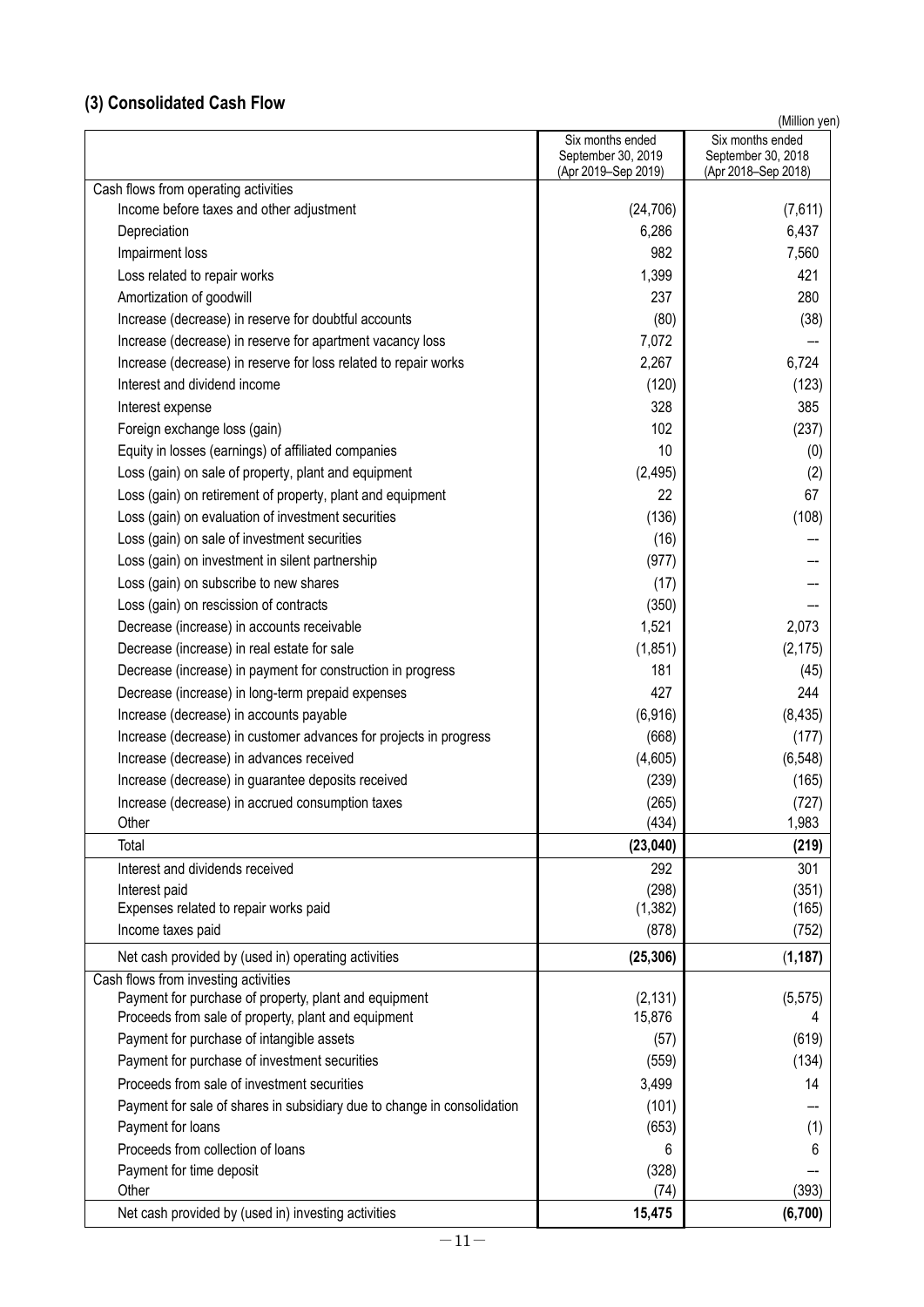(Million yen)

|                                                              |                     | uviiiiion ven       |
|--------------------------------------------------------------|---------------------|---------------------|
|                                                              | Six months ended    | Six months ended    |
|                                                              | September 30, 2019  | September 30, 2018  |
|                                                              | (Apr 2019-Sep 2019) | (Apr 2018-Sep 2018) |
| Cash flows from financing activities                         |                     |                     |
| Proceeds from short-term borrowings                          |                     | 3,485               |
| Repayment of short-term borrowings                           | (111)               | (50)                |
| Repayment of long-term debt                                  | (1, 418)            | (924)               |
| Payment for redemption of bonds                              | (1,983)             | (1,983)             |
| Repayment of finance lease obligations                       | (2,669)             | (2,863)             |
| Payment for purchases of treasury stock                      |                     | (5,012)             |
| Dividends paid                                               |                     | (3,025)             |
| Dividends paid to non-controlling interests                  |                     | (8)                 |
| Proceeds from exercise of stock options                      | 0                   |                     |
| Net cash provided by (used in) investing activities          | (6, 181)            | (10, 380)           |
| Effect of exchange rate changes on cash and cash equivalents | 5                   | (233)               |
| Net increase (decrease) in cash and cash equivalents         | (16,007)            | (18, 501)           |
| Cash and cash equivalents at beginning of period             | 83,019              | 98,246              |
| Cash and cash equivalents at end of period                   | 67,011              | 79,745              |
|                                                              |                     |                     |

## **(4) Notes Regarding Consolidated Financial Statements**

#### <span id="page-11-0"></span>**(Notes regarding the premise of the Company as a going concern)**

There are no relevant items.

#### <span id="page-11-1"></span>**(Notes regarding significant changes in shareholders' equity)**

There are no relevant items.

#### <span id="page-11-2"></span>**(Application of accounting methods specific to the preparation of quarterly consolidated financial statements)**

Tax expenses are calculated by multiplying net income before income taxes by a reasonably estimated effective tax rate, after applying the tax effect accounting to net income before income taxes for the consolidated fiscal year that includes the first and second quarter. However, a legally designated effective tax rate will be applied if the aforementioned tax expenses are found to be very unreasonable after calculation based on the relevant estimated effective tax rate.

#### **(Additional information)**

(Change in the purpose of holding tangible fixed assets)

During the subject quarter, due to a change in the purpose of holding a portion of property, plant and equipment, 49 million yen in buildings and structures, 334 million yen in land, and 4 million yen in others were transferred to 102 million yen in real estate for sale and 295 million yen in real estate for sale in progress.

#### (Reserve for loss related to repair works)

The entire amount of the reserve for loss related to repair works was previously recorded as a current liability, but in light of the current progress in repair work, it was reclassified as a long-term liability in the second quarter of the fiscal year ending March 31, 2020, of which the portion deemed to be used within one year has been recorded as a current liability.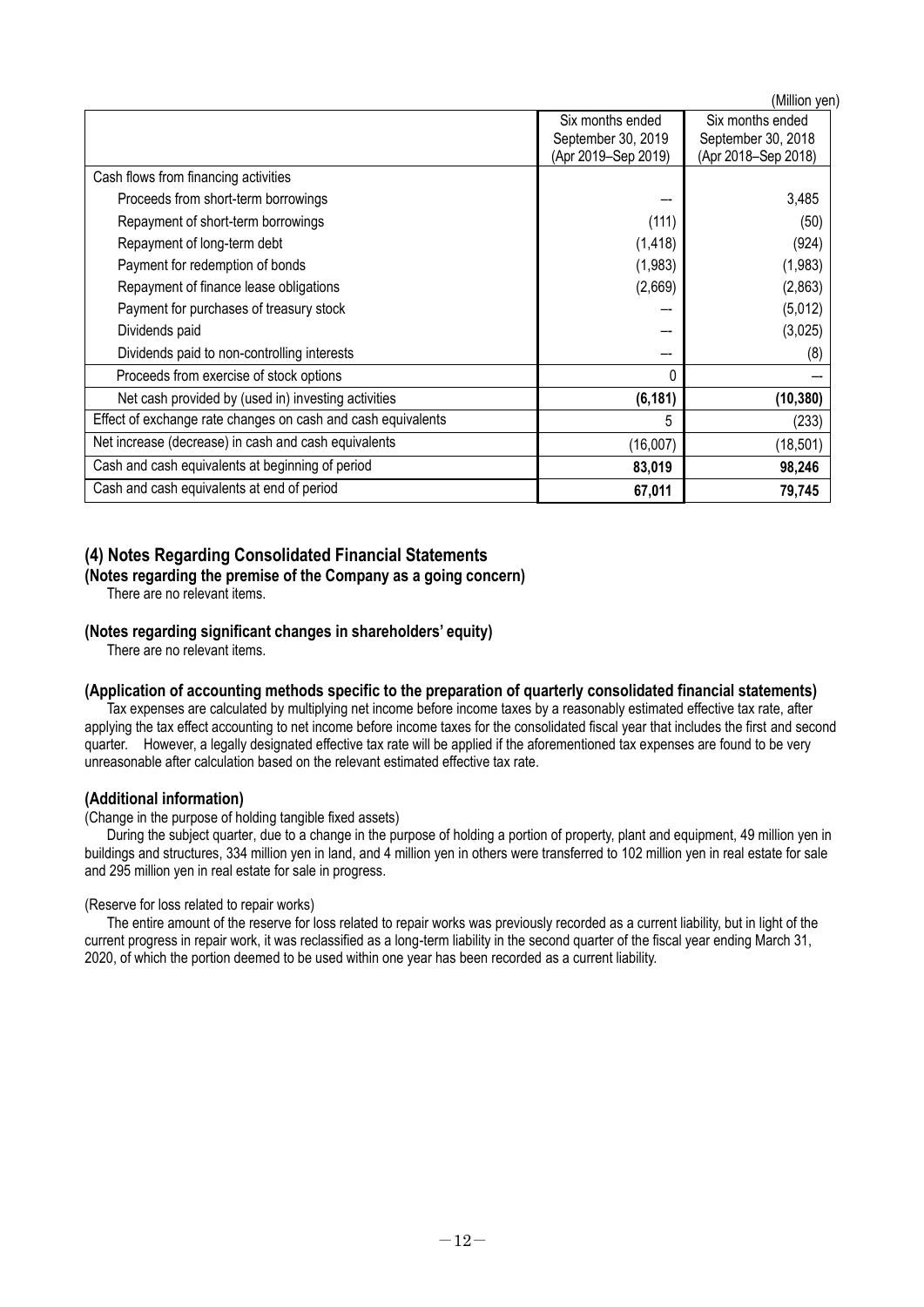### <span id="page-12-0"></span>**(Segment Information)**

**(1) Six months ended September 30, 2019 (April 1, 2019 through September 30, 2019)** 

**(i) Net sales, operating profit (loss) by reportable segment**

|                                      |                            |                                |                                        |                                              |           |                         | (Million yen)     |
|--------------------------------------|----------------------------|--------------------------------|----------------------------------------|----------------------------------------------|-----------|-------------------------|-------------------|
|                                      |                            | Reportable segments            |                                        |                                              |           |                         | Consolidated      |
|                                      | Leasing<br><b>Business</b> | Development<br><b>Business</b> | <b>Elderly Care</b><br><b>Business</b> | Hotels, Resort<br>& Other<br><b>Business</b> | Total     | Adjustments<br>(Note 1) | Total<br>(Note 2) |
| Net sales                            |                            |                                |                                        |                                              |           |                         |                   |
| Sales to customers                   | 197,267                    | 13,599                         | 7,301                                  | 3,348                                        | 221,517   |                         | 221,517           |
| Inter-segment sales and<br>transfers | 151                        | 27                             | --                                     | 1,342                                        | 1,521     | (1,521)                 |                   |
| Total                                | 197,419                    | 13,626                         | 7,301                                  | 4,690                                        | 223,038   | (1, 521)                | 221,517           |
| Segment profit (or loss)             | (11, 141)                  | (3, 473)                       | (246)                                  | (131)                                        | (14, 994) | (2, 132)                | (17, 126)         |

(Note) 1. Adjustments in segment profit (loss) of (2,132) million yen include inter-segment eliminations of (158) million yen and corporate expenses not part of reportable segments of (1,974) million yen. Corporate expenses consist mainly of general administrative expenses for administrative departments that are not part of reportable segments.

2. Segment loss is adjusted to the operating loss on the Consolidated Statements of Operations

#### **(ii) Impairment loss of non-current assets in reportable segments**

In development business, 982 million yen, the balance of good will which has not been amortized after acquiring Morizou Co. Ltd., was impaired and recorded as a part of extraordinary losses as the profitability in the initial business plan turned out to be unrealistic.

 $(M)$ llion yen)

### **(2) Six months ended September 30, 2018 (April 1, 2018 through September 30, 2018)**

#### **(i) Net sales, operating profit (loss) by reportable segment**

|                                      |                            |                                |                                        |                                              |         |                         | (ivililiofi yeri) |
|--------------------------------------|----------------------------|--------------------------------|----------------------------------------|----------------------------------------------|---------|-------------------------|-------------------|
|                                      | Reportable segments        |                                |                                        |                                              |         | Consolidated            |                   |
|                                      | Leasing<br><b>Business</b> | Development<br><b>Business</b> | <b>Elderly Care</b><br><b>Business</b> | Hotels, Resort<br>& Other<br><b>Business</b> | Total   | Adjustments<br>(Note 1) | Total<br>(Note 2) |
| Net sales                            |                            |                                |                                        |                                              |         |                         |                   |
| Sales to customers                   | 219,025                    | 26,748                         | 6,869                                  | 2,835                                        | 255,479 |                         | 255,479           |
| Inter-segment sales and<br>transfers | 106                        | 0                              | --                                     | 1,949                                        | 2,056   | (2,056)                 |                   |
| Total                                | 219,131                    | 26,748                         | 6,869                                  | 4,785                                        | 257,535 | (2,056)                 | 255,479           |
| Segment profit (or loss)             | 12,180                     | (1,301)                        | (504)                                  | (840)                                        | 9,533   | (2, 340)                | 7,192             |

<sup>(</sup>Note) 1. Adjustments in segment profit (loss) of (2,340) million yen include inter-segment eliminations of (75) million yen and corporate expenses not part of reportable segments of (2,265) million yen. Corporate expenses consist mainly of general administrative expenses for administrative departments that are not part of reportable segments.

2. Segment profit (loss) is adjusted to the operating profit on the Consolidated Statements of Operations

#### **(ii) Impairment loss of non-current assets in reportable segments**

In leasing business, the book value of the rental properties to be sold was revalued to the recoverable amount and the decrease of 7,560 million yen was recorded as a part of extraordinary losses.

## **(Material subsequent events)**

#### **Material sale of non-current assets**

The Company decided on the sale of following non-current assets based on the resolution at the meeting of Board of Directors held on October 4, 2019.

(i) Reason for the sale

The sale is intended for the Company to realize the efficient utilization of its resources and to strengthen the financial basis.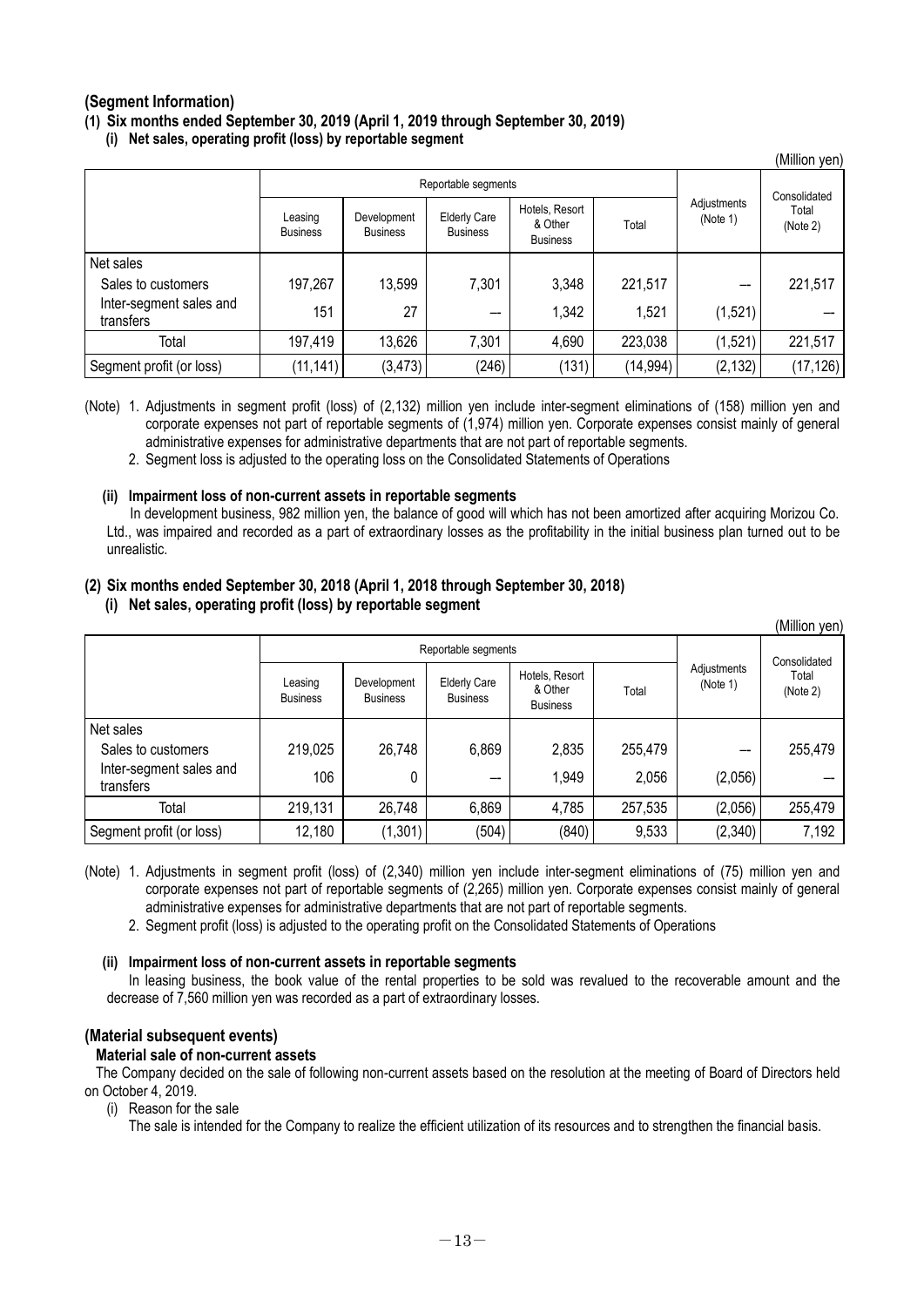#### (ii) Non-current assets to be sold

| Details and location                                                                                                                                                                                                                                                                                                                                                                                                                                                  | Sale value            | Book value            | Gain on sale*        | <b>Current state</b> |
|-----------------------------------------------------------------------------------------------------------------------------------------------------------------------------------------------------------------------------------------------------------------------------------------------------------------------------------------------------------------------------------------------------------------------------------------------------------------------|-----------------------|-----------------------|----------------------|----------------------|
| Hotel Leopalace Sapporo<br>8-6-1 Minami-nijo-nishi, Chuo-ku,<br>Sapporo-shi<br>$2,274.81 \text{ m}^2$<br>Land:<br>Building: 14,055.24 m <sup>2</sup><br>Hotel Leopalace Sendai<br>4-6-28 Tsutsujigaoka, Miyagino-ku,<br>Sendai-shi<br>$1,633.15 \text{ m}^2$<br>Land:<br>Building: 6,596.15 m <sup>2</sup><br>Hotel Leopalace Hakata<br>2-5-33 Hakata-eki-higashi,<br>Hakata-ku, Fukuoka-shi<br>1,459.77 m <sup>2</sup><br>Land:<br>Building: 9,248.46 m <sup>2</sup> | 16,000 million<br>yen | 10,128 million<br>yen | 5,285 million<br>yen | Hotel facilities     |

Note:

Gain on sale is the estimated amount which is calculated as the difference between the sale value and the book value with deducting the sale associated expenses.

(iii) Purchaser

The name of the purchaser is not disclosed in accordance with the agreement. There are no particularly notable capital, personal or business relationships between the Company and the purchaser. In addition, the purchaser is not the related party of the Company.

(iv) Date of sale

| Resolution at the Board of Directors' Meeting       | October 4, 2019  |
|-----------------------------------------------------|------------------|
| Conclusion of sale agreement and ownership transfer | October 31, 2019 |

(v) Impacts on the business forecast on a consolidated and non-consolidated basis The Company plans to post an extraordinary profit of approximately 5,285 million yen as a result of the sale in its consolidated and non-consolidated financial statements for the period ending March 31, 2020 when the ownership transfer date belongs to.

#### **Sale of non-current assets**

The Company decided on the sale of all shares of Life Living Co., Ltd. (hereinafter Life Living), a subsidiary of the Company to Hajime Construction Co., Ltd., and concluded the share transfer agreement on the same date.

(i) Reason for the sale

Life Living had a successful business achievement in development featuring four-story condominiums in reinforced-concrete structure and wooden apartment buildings in the Tokyo metropolitan area, Nagoya area and Fukuoka area. The Company acquired 100% ownership of Life Living in July, 2016 with a view to strengthen the Company's core businesses such as leasing business and development business. In the light of changing business climate surrounding the Company, we decided on transferring the business operations of Life Living so that they can continue and further expand their business.

(ii) Name of transferee Hajime Construction Co., Ltd.

Ownership ratio after transfer –-%

(iii) Date of share transfer To be decided

(iv) Name of the subsidiary, business description and business with the Company

| Name                                                                            | Life Living Co., Ltd.                                                    |  |  |
|---------------------------------------------------------------------------------|--------------------------------------------------------------------------|--|--|
| Business description                                                            | Development business of condominiums and apartments                      |  |  |
| Business with the Company                                                       | No business to particularly note with the Company                        |  |  |
| (v) Number of shares to transfer, sale value and ownership ratio after transfer |                                                                          |  |  |
| Number of shares to transfer                                                    | 4.001 shares                                                             |  |  |
| Sale value                                                                      | Not to be disclosed due to the agreement between the contracting parties |  |  |